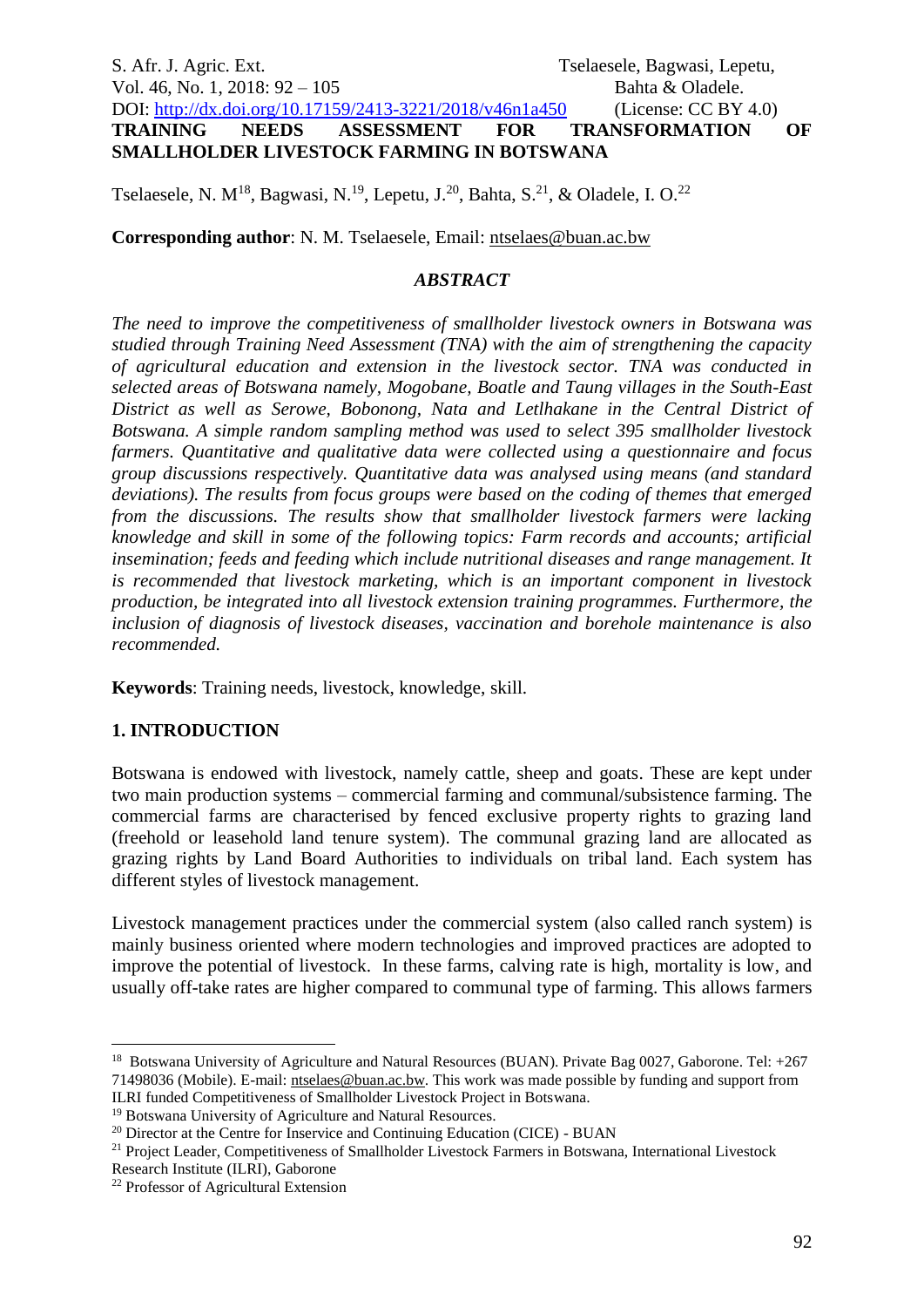S. Afr. J. Agric. Ext. Tselaesele, Bagwasi, Lepetu, Vol. 46, No. 1, 2018: 92 – 105 Bahta & Oladele. DOI: <http://dx.doi.org/10.17159/2413-3221/2018/v46n1a450> (License: CC BY 4.0) in this category to have an incentive to invest by financing improvements on their farms (Mahabile, Lyne & Panin, 2005:1).

The communal livestock production systems are characterised by poor livestock management practices. These include poor adoption of modern technologies such as controlled breeding and use of improved exotic livestock breeds, timely control of diseases and supplementary feeding. This results in high mortality and low calving rates in communal areas. Nevertheless, Bahta & Malope, (2014:1); Jefferis, (2007:4); Mmopelwa & Seleka (2011:1) and Nkhori, (2004:6) have indicated that the traditional livestock sector holds over 80% of cattle in Botswana as well as the majority of sheep and goats (Statistics Botswana, 2014:4). Thus, livestock provide livelihood to many indigenous Batswana (Bahta, Baker, Malope & Katjiuongua, 2015:2). It is socially and economically important for the traditional livestock sector to be strengthened in order to provide better livelihoods to the majority of the people who reside in rural areas and who are dependent on agriculture as part of their livelihood strategies.

Hendrickx & Mbeha, (2013:6) conducted a participatory epidemiology study in Botswana and identified the following constraints among smallholder livestock farmers: feed shortage during the dry season, shortage of water for livestock watering, incidences of tick borne diseases in the research areas, no transport to the market and lack of transport for extension workers which limited technology uptake. Bahta & Baker (2015:108) observed the apparent high costs of sanitary and phyto-sanitary compliance along the beef value-chain in Botswana. They further identified the following constraints on livestock production and marketing: high transaction costs, keeping of ageing animals and poor market information relating to quality requirements of livestock products, and a significant negative effect on profit as a result of price of livestock feeds.

Bahta *et al.*, (2015:12) indicated that only 12% of smallholder livestock farmers in Botswana households used controlled cattle breeding methods and as a result use cross breeds suboptimally. Many of the constraints identified in this report can be controlled by human efforts through application of appropriate technologies that improve livestock husbandry practices disseminated through effective extension training. The Ministry of Agriculture, through Integrated Support Programme for Agriculture Development (ISPAAD), has a component of providing free seeds of *Lablab Purpureus* as fodder crop among smallholder farmers to grow in their arable farms in order to feed their livestock. At the same time, the Livestock Management and Infrastructure Development (LIMID) programme has components of fodder processing and construction of fodder storage facilities which individuals or group of farmers can apply for at subsidized prices (Ministry of Agriculture, 2010:7).

Training needs assessment is a tool used in human resource management literature to determine and measure "…the existence of a gap between what is required of a person to perform their duties competently and what they actually know as a basis for initiating corrective measures and or remedial education [and] a method that will bridge the gap between the required performance and the actual performance" (Nischithaa & Rao Narasimha, 2014:51). Training needs assessment is important in farmer training because it "…provide clear guidelines as to which professional skill deficiencies must be remedied and what the profile of future trainees[farmers] should be... training needs come from underdeveloped skills, insufficient knowledge or inappropriate worker attitudes…" (Ferreira & Abbad, 2012:79). In addition, Cekada, (2010:28) indicates that training needs assessment is meant to determine whether training is a solution to the problem. In the context of this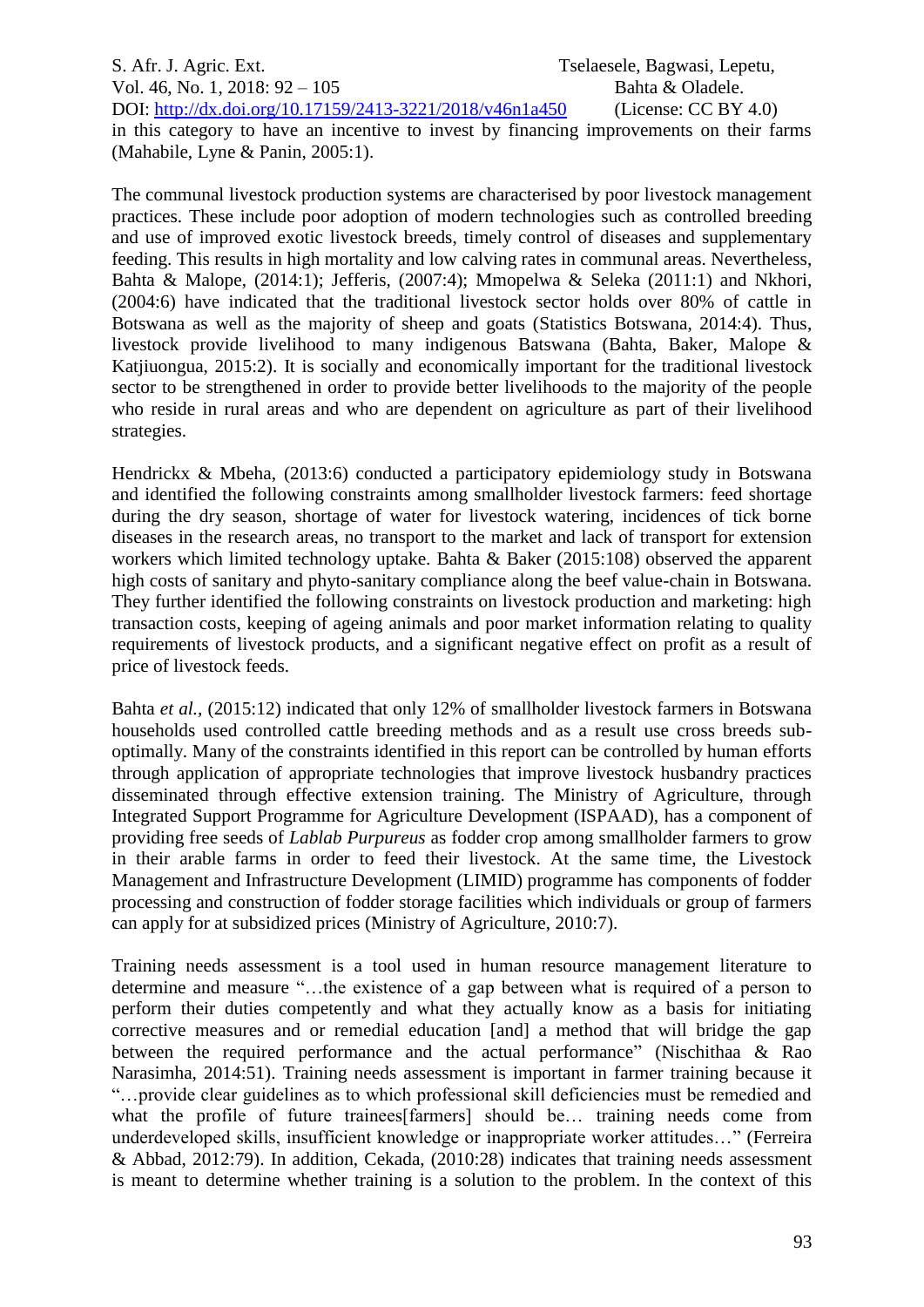S. Afr. J. Agric. Ext. Tselaesele, Bagwasi, Lepetu, Vol. 46, No. 1, 2018: 92 – 105 Bahta & Oladele. DOI: <http://dx.doi.org/10.17159/2413-3221/2018/v46n1a450> (License: CC BY 4.0) report, the training needs assessment is meant to identify the gap that exists in the livestock farming systems and whether such gaps can be closed by some form of training.

Skillnets (2013:2) suggests reasons for conducting training needs assessments. It is meant to identify the existing and required competency levels of knowledge, skills and aptitudes; it determines the content of the training programme; it enables the trainers to determine the training plan; It ensures that a targeted and relevant training is conducted; it is a means of maximising use of scarce resources, and the results of a training needs assessment can be used as a monitoring and evaluation tool of the training plan. Training needs assessment gathers knowledge from respondents about their level of knowledge on the given topic and their ability or skill of applying such knowledge in real life situation (Alibaygi & Zarafshani, 2008:683).

Training is a mode through which the results of the needs of respondents are addressed. Training involves the acquisition of knowledge which is cognitive, abstract and includes theory and concepts, as well as tacit knowledge gained as a result of the experience of performing certain tasks (Nischithaa & Rao Narasimha, 2014:50; Winterton, Le Deist & Stringfellow, 2005:9). It also implies the existing skills are refreshed in order to meet the expectation of the job at hand. Skills are attributed to doing or performing the right technique at the right time. It is a product of continual practice (University of Victoria, *undated:*1).

Livestock production is important to Botswana's economy because it caters for the majority of people living in rural areas as well as the national economy as cattle accounts for 80% of agriculture's contribution to Botswana's gross domestic product (Mahabile, 2006:2). The main problem identified in the sector is poor management (Nkhori, 2004:4). Poor management is common in communal areas where livestock management and production indicators are low compared to commercial farms. The communal lands contain over 80% of national herd of which the majority is owned by small scale livestock farmers (Cullis & Watson, 2005:4). This continual poor management and other factors such as intermittent drought pose a threat to the national herd. Banda & Kazembe (2008:4) identified limited production technologies, rangeland degradation, animal production (such as management practices, feeds and feeding, breeds and breeding, economics of production as well as pasture and pasture production) and animal health related training needs, as issues identified for training.

The livestock extension activities in Botswana are conducted by the Department of Animal Production and the Department of Veterinary Services which advices farmers respectively. The Department of Animal Production provide advice to farmers, especially in communal areas, regarding better livestock management practices as well as dissemination of information and new technologies. The village extension workers under the department charged with livestock extension in Botswana are called "technical assistants" and their mandate is to work with, advise and assist livestock farmers in improving their production, income and ultimately their standard of living (Oladele, Lepetu, Subair & Obuh, 2009:310). These extension workers visit farmers and advise them about better livestock production management practices, new technologies and implement government livestock related policies with the farmers such as the current Livestock Management and Infrastructure Development (LIMID) programme.

The Department of Veterinary Services also uses the village extension workers (technical assistants) and its support staff to provide the following services to livestock farmers: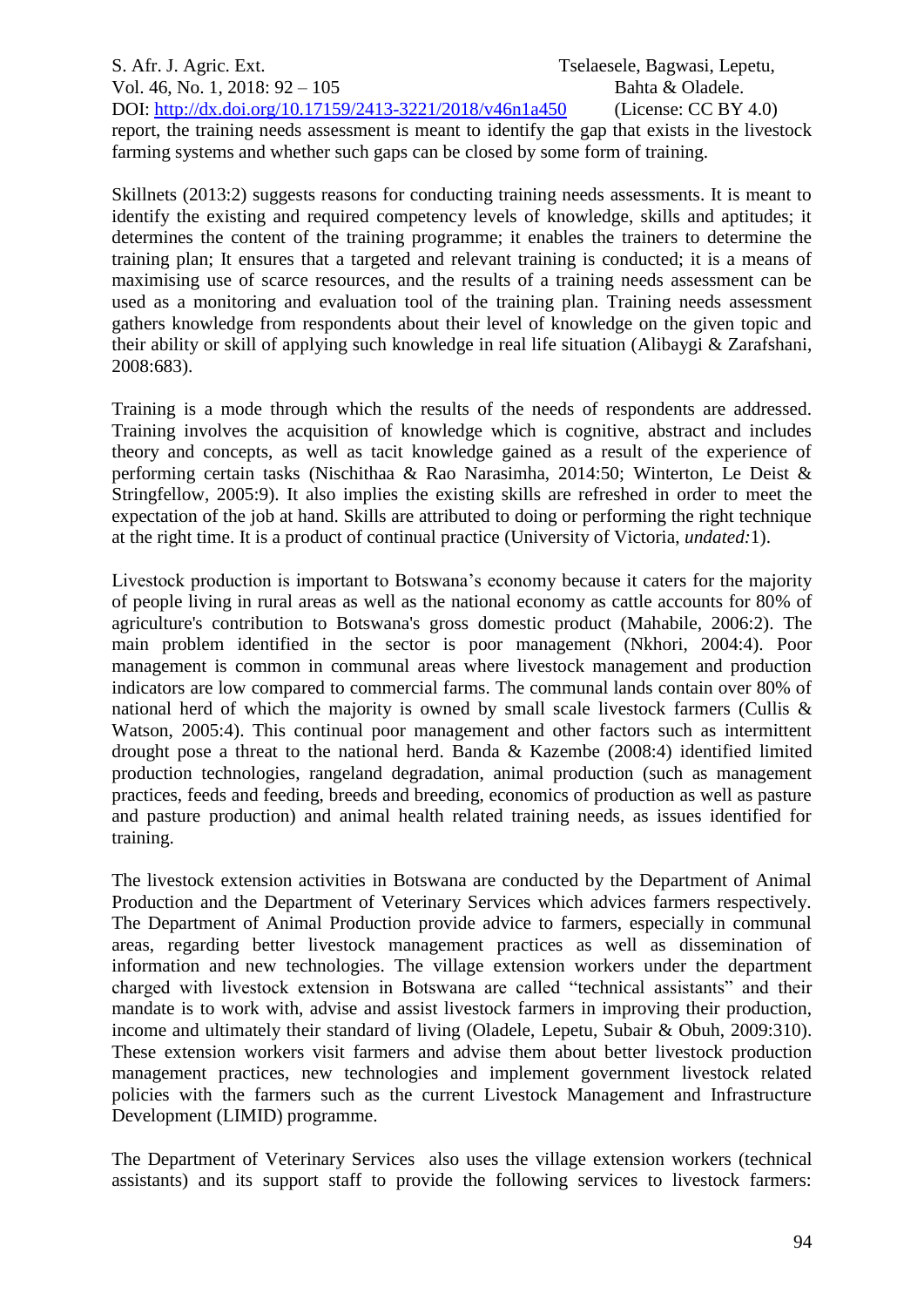S. Afr. J. Agric. Ext. Tselaesele, Bagwasi, Lepetu, Vol. 46, No. 1, 2018: 92 – 105 Bahta & Oladele. DOI: <http://dx.doi.org/10.17159/2413-3221/2018/v46n1a450> (License: CC BY 4.0) vaccinations of both routine and critical diseases, disease control fence maintenance, animal health inspection, and animal disease management and the newly introduced Livestock Identification and Trace back System (LITS), control of livestock movement for bio-security management, meat inspection in abattoirs and advice on necessary livestock inputs (Lo Moro, Chatterji, Hatzipetros, Ghamie & Tsopito, 2014:30). However, extension services in Botswana's agriculture sector have been criticised for inefficiency and stagnation over the last ten years (Engelen, Malope, Keyser & Neven, 2013:102). The inefficiency of extension services would have led to a skills gap among farmers and thus the need to analyse the needs in order to improve the competence and stress the need for the revitalisation of extension services. The main objective of this study was to conduct the training needs assessment among smallholder livestock owners in selected areas in order to profile and identify their critical training needs in livestock production.

# **2. METHODOLOGY**

The study was carried out in Botswana. Botswana is located on latitude 24º 45S and longitude 25º 55E with a land area of 582,000 squares kilometers at the south of the Equator and dissected by the Tropic of Capricorn. Botswana is in both the eastern and southern hemispheres and is a landlocked country positioned in southern Africa. It is bordered by South Africa to the south and Southeast, Namibia to the west, Zambia to the north and Zimbabwe to the northeast. The economy is closely tied to South Africa's, and is dominated by mining (especially diamonds), tourism, cattle, dry land farming and irrigated crop production.

This Training Needs Assessment Survey (TNAS) covered the South East and Central Districts of Botswana. In the South East District, Mogobane, Boatle and Taung villages were covered, while in the Central District, Bobonong, Letlhakane, Nata and Serowe villages were covered by the survey. Table 1 below shows the areas covered and the percentage ratio of respondents who were interviewed. These were part of the areas where previous smallholder livestock competitiveness studies were carried out. A random sampling technique was used to select livestock farmers for formal interview in the each of the areas.

| <b>Location</b>                          | Frequency $(N)$ | <b>Percentage</b> |
|------------------------------------------|-----------------|-------------------|
| South East (Mogobane, Boatle &<br>Taung) | 54              | 13.7              |
| <b>Serowe</b>                            | 96              | 24.3              |
| <b>Nata</b>                              | 85              | 21.5              |
| Letlhakane                               | 74              | 18.7              |
| <b>Bobonong</b>                          | 86              | 21.8              |
| <b>TOTAL</b>                             | 395             | 100               |

**Table 1:** Location and percentage distribution of respondents

Two approaches were used to collect data: individual interview using a standard questionnaire and a focus group discussion. A quantitative data collection instrument (questionnaire) was designed to measure the perceived level of knowledge and skill on a list of topics related to livestock production. The topics followed a logical sequence of production chain.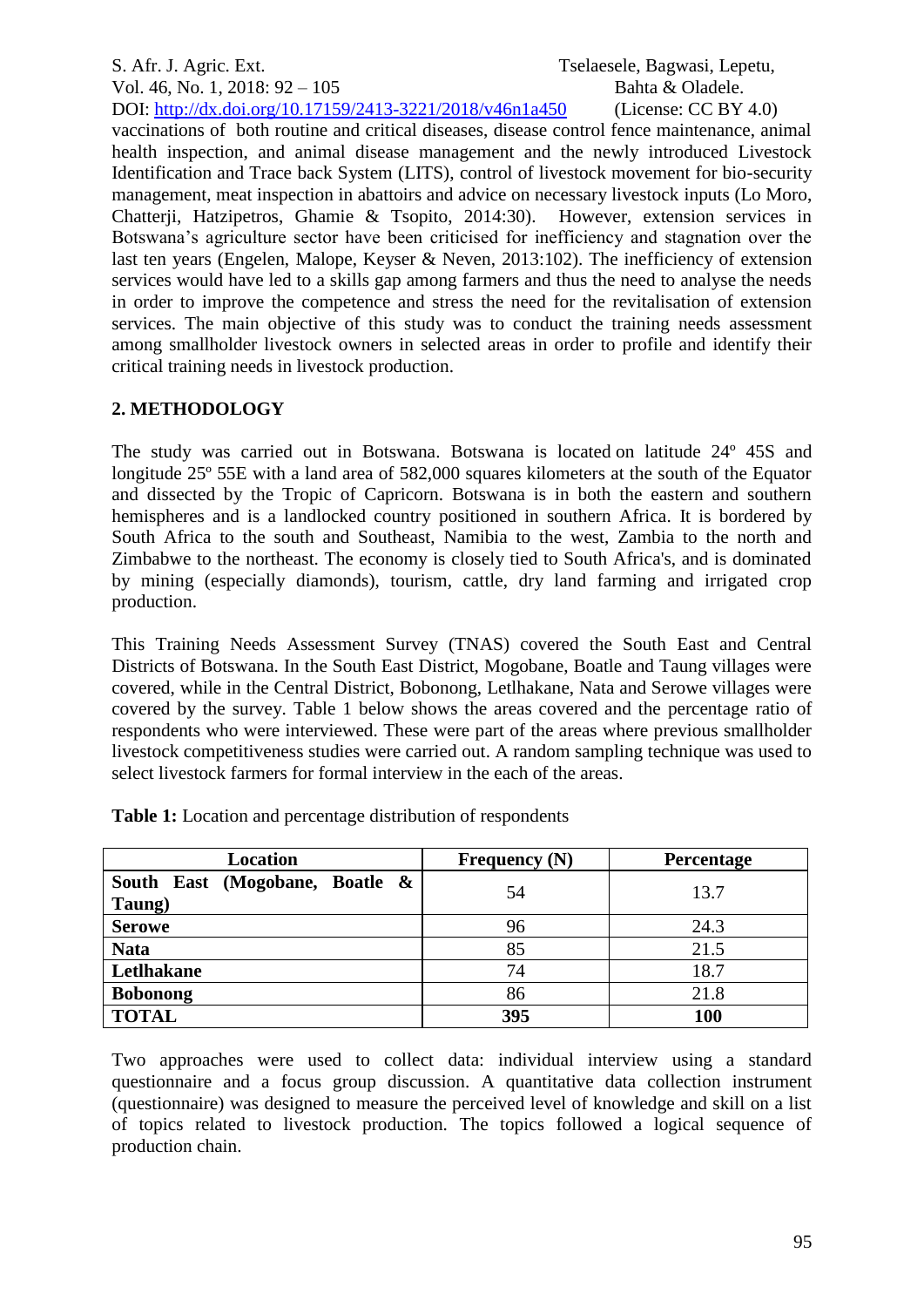S. Afr. J. Agric. Ext. Tselaesele, Bagwasi, Lepetu, Vol. 46, No. 1, 2018: 92 – 105 Bahta & Oladele. DOI: <http://dx.doi.org/10.17159/2413-3221/2018/v46n1a450> (License: CC BY 4.0) The second approach was a focus group discussion in each of the areas. During the administration of the questionnaire, the respondents and other farmers were invited to the focus group discussion sessions where the facilitator motivated the participants to come up with current status of their farming and the practices which need to be introduced in order to improve livestock system in their areas.

A Likert scale was used to measure the level of knowledge and skills that respondents perceived to possess about the topics in the questionnaire. The perceived knowledge and skills are competencies that are inculcated through teaching and learning process. Training is a product of teaching and learning and follows the three domains of learning which are the cognitive, psychomotor and the affective domains. Knowledge is a component of cognitive domain because it is considered abstract in its form, while the psychomotor domain is characterised by physical, manual or manipulative skills (Kennedy, 2006:38). The Likert scale uses fixed choice response formats to measure attitudes and opinions of respondents. The scale is designed to measure the competencies and attempts to "measure what an individual believes, perceives, or feels about self, others, activities, institutions or situations" (Gay, Mills & Airasian, 2009:150).

The results presented in this document are from the quantitative data which used a Likert scale to measure the perceived level of knowledge and skill. A four-point Likert scale was used. A scale of 1 represented *Very Knowledgeable* and the extreme scale of 4 represented *Not Knowledgeable*. The same Likert scale measure was used to represent the perceived level of skill. The means and standard deviations were used to indicate the level of knowledge and skill respectively the respondent indicated against the statement. Therefore, means between 1 and 2.49 indicate possession of knowledge or skill respectively, while the means from 2.5 to 4 indicate ambiguity on knowledge and skill to complete lack of knowledge and skill respectively about the statement.

# **3. RESULTS AND DISCUSSION**

## **3.1. Demographic characteristics**

Table 2 discusses the demographic characteristics of respondents. The majority of those interviewed were male (57%) compared to females who were at 43%. Regarding their educational level, 18% had never been to school; 34% had attained primary school level education; 33% had gone through secondary school and 15% had gone as far as tertiary level.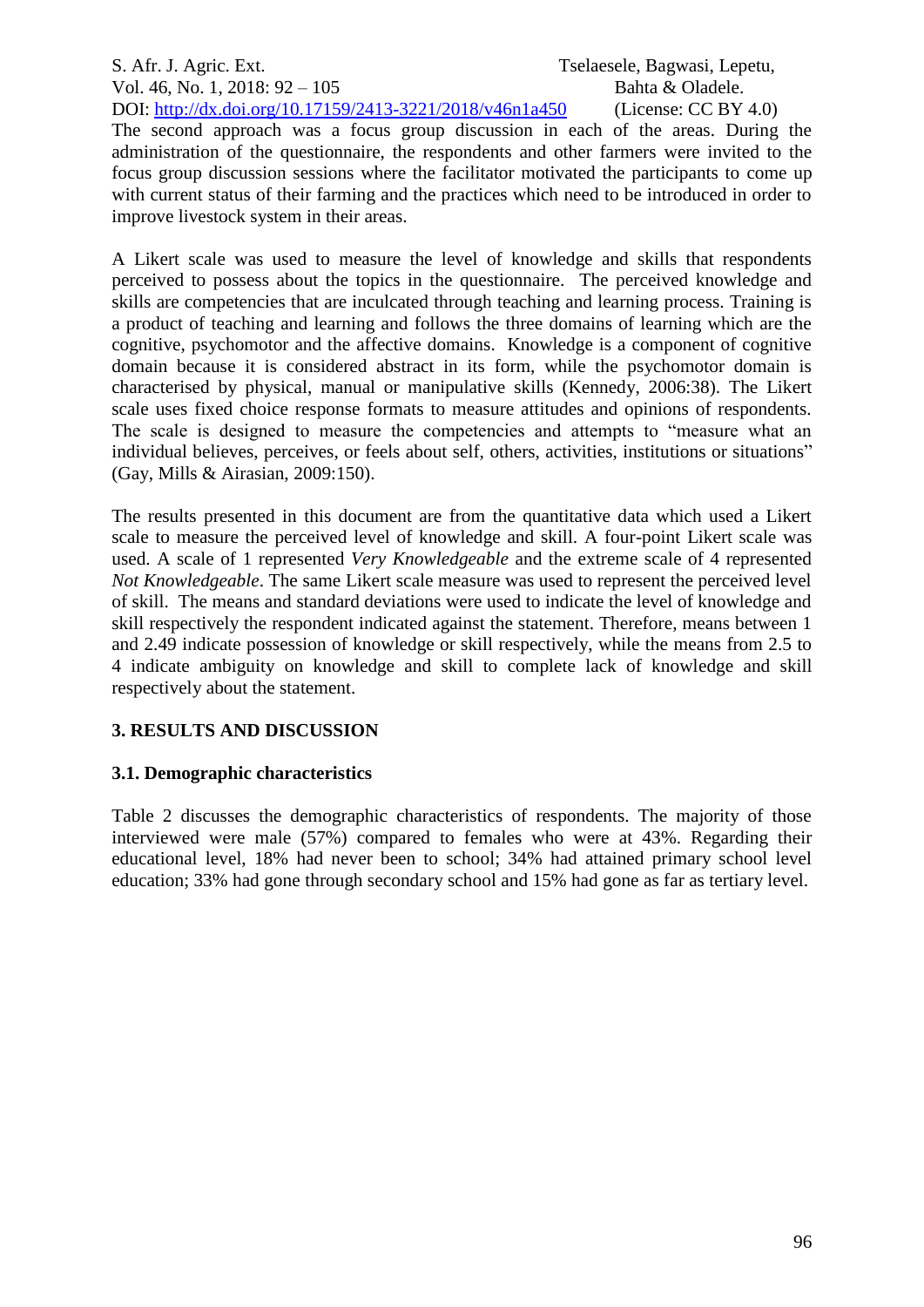| <b>Variables</b>          | Frequency $(N)$ | Percentage |
|---------------------------|-----------------|------------|
| <b>Gender</b>             |                 |            |
| Male                      | 225             | 57         |
| Female                    | 170             | 43         |
| <b>Total</b>              | 395             | <b>100</b> |
| <b>Level of Education</b> |                 |            |
| Never been to school      | 71              | 18         |
| Primary school            | 134             | 34         |
| Secondary school          | 130             | 33         |
| Tertiary                  | 59              | 15         |
| <b>Total</b>              | 394*            | 100        |

#### **Table 2:** Demographic characteristics of respondents

\*One respondent did not state his level of education

#### **3.2. Perceived Knowledge and Skill on Animal Breeding**

Table 3 presents results regarding the perceived level of knowledge and skill related to animal breeding. Results show that respondents are knowledgeable in three areas. These are*: characteristics of the best bull needed for breeding* (mean = 2.3 and SD = 1.0); *identify cows with ideal characteristics for breeding* (Mean = 2.43 and SD = .98) and *Determine when the cow is on heat* (Mean  $= 2.35$  and  $SD = 1.0$ ). All other statements fall within the category of somewhat knowledgeable to not knowledgeable. Respondents were somewhat knowledgeable and somewhat skilled in the following: *use of artificial insemination*, *management of pregnant cows*, *identifying recommended breeds of cattle*, *calculation of calving percentage* and *calculation of mortality rate*. These items are important in improvement of livestock and the results indicate that livestock farmers are not knowledgeable and skilled to practise them. The overall mean for all the statements is 2.58 and a SD =.99. Thus generally, respondents are not knowledgeable about topics related to breeding. This is similar to the results from a study by Banda & Kazembe, (2008) where respondents perceived that they needed training on breeds and breeding.

With regard to skill level perceived by respondents, the results show that all the statements fall on the category of *somewhat skilled to not skilled.* The *use of artificial insemination* (Mean 3.58., SD  $= 0.8$ ) is very important to the communal livestock farmers for improving their breeds. However, they reported during the focus group discussion that these facilities are too far away from their cattle posts to access them. Beside the distance, they reported that the semen containers and liquid nitrogen which is used for preserving semen are very expensive to purchase and maintain.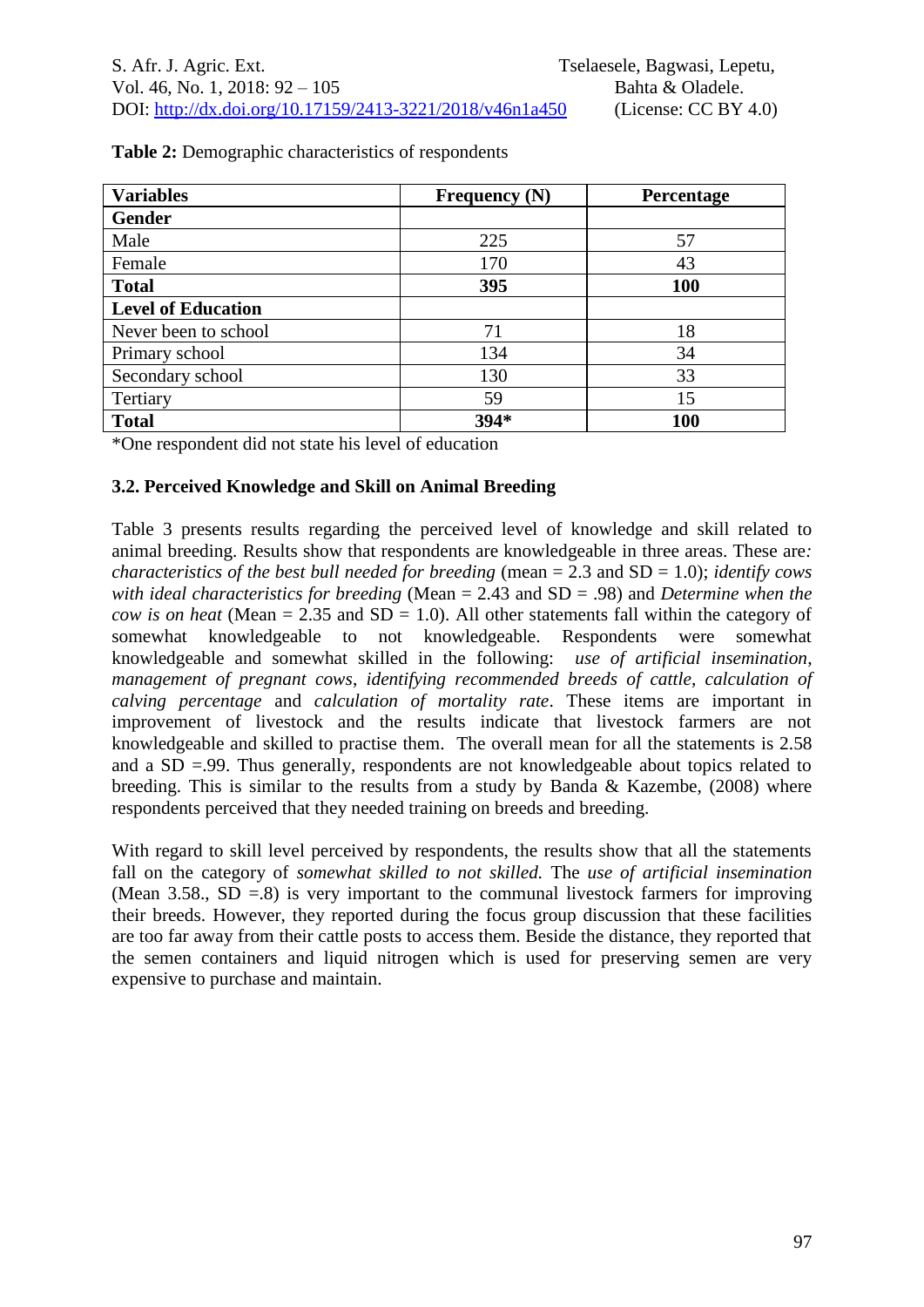**Table 3:** Statement about livestock breeding

| <b>Statement about livestock breeding</b>                                        |             | Knowledge | <b>Skill</b> |           |
|----------------------------------------------------------------------------------|-------------|-----------|--------------|-----------|
|                                                                                  | <b>Mean</b> | <b>SD</b> | <b>Mean</b>  | <b>SD</b> |
| Identify characteristics of the best bull needed for breeding                    | 2.37        | 1.0       | 2.62         | 1.0       |
| <b>Identify cows with ideal characteristics for breeding</b>                     | 2.43        | .98       | 2.68         | .97       |
| Determine when the cow is on heat                                                | 2.35        | 1.0       | 2.59         | 1.1       |
| Use Artificial Insemination technique                                            | 2.68        | 1.0       | 3.58         | .80       |
| <b>Management of pregnant cows</b>                                               | 2.59        | 1.0       | 2.81         | 1.0       |
| Identify the recommended breeds of cattle                                        | 2.53        | .99       | 2.72         | .99       |
| Calculate calving percentage                                                     | 2.91        | .96       | 3.06         | .94       |
| <b>Calculate mortality rate</b>                                                  | 2.77        | .98       | 2.88         | .97       |
| <b>TOTAL</b>                                                                     | 2.58        |           | 2.87         |           |
| $2$ = Knowledgeable 3 = Somewhat Knowledgeable<br>$1 = \n    Very Knowledgeable$ |             |           |              | $4 = Not$ |
| Knowledgeable                                                                    |             |           |              |           |
| $1 = Very$ Skilled<br>$2 = Skilled$<br>$3 = Somewhat$ Skilled                    |             |           |              | $=$ Not   |
| <b>Skilled</b>                                                                   |             |           |              |           |

### **3.3. Knowledge and Skill on Range Management**

Table 4 contains the results of assessing the knowledge and skill about range management. Regarding the perceived knowledge level, results show that respondents are knowledgeable about the following: *Identify overgrazing* (Mean = 1.87, SD = .81), *ability to identify causes of overgrazing* (Mean = 2.03, SD = .84), *identify that there is soil erosion in the area* (Mean  $= 1.98$ , SD  $= .96$ ), *distinguish different types of soil erosion* (Mean  $= 2.45$ , SD  $= 1.1$ ), *determine causes of soil erosion* (Mean = 2.2, SD= .95) and *distinguish types of grasses* (Mean  $= 2.47$ , SD  $= .93$ ). The range management aspects which respondents did not have a good knowledge and skill level of were *stocking rate of the range* with Knowledge level  $(Mean = 3.01, SD = 1.0)$  and Skill level  $(Mean = 3.40, SD = .79)$ . In addition, knowledge and skill on *rotational grazing of pasture* has Knowledge level (Mean = 2.72, SD = 1.1) and Skill (Mean  $= 3.06$ , SD  $= .95$ ) and *range assessment techniques* with Knowledge (Mean  $= 2.82$ ,  $SD = 1.1$ ) and Skill (Mean = 2.97,  $SD = .97$ ). The overall mean for this category of knowledge is (Mean  $= 2.46$ ) indicating that the respondents are somewhat knowledgeable about topics related to range management.

As for perceived level of skill on the same topics, respondents perceive to have skill on the following three topics: *identify over grazing* (Mean = 1.98, SD = .86)*, ability to determine the causes of overgrazing* (Mean = 2.10; SD = .86)*, identify that there is soil erosion in our area* (Mean = 2.20; SD = .96). The overall mean of 2.61 and SD = .94, indicates that the respondents were somewhat skilled about the topics related to range management. The study conducted by Lioutas, Tzimitra-Kalogianni & Charatsari, (2010:5) identified among others the management of pasture as areas that respondents were indifferent about, as such indicating the need to train them on.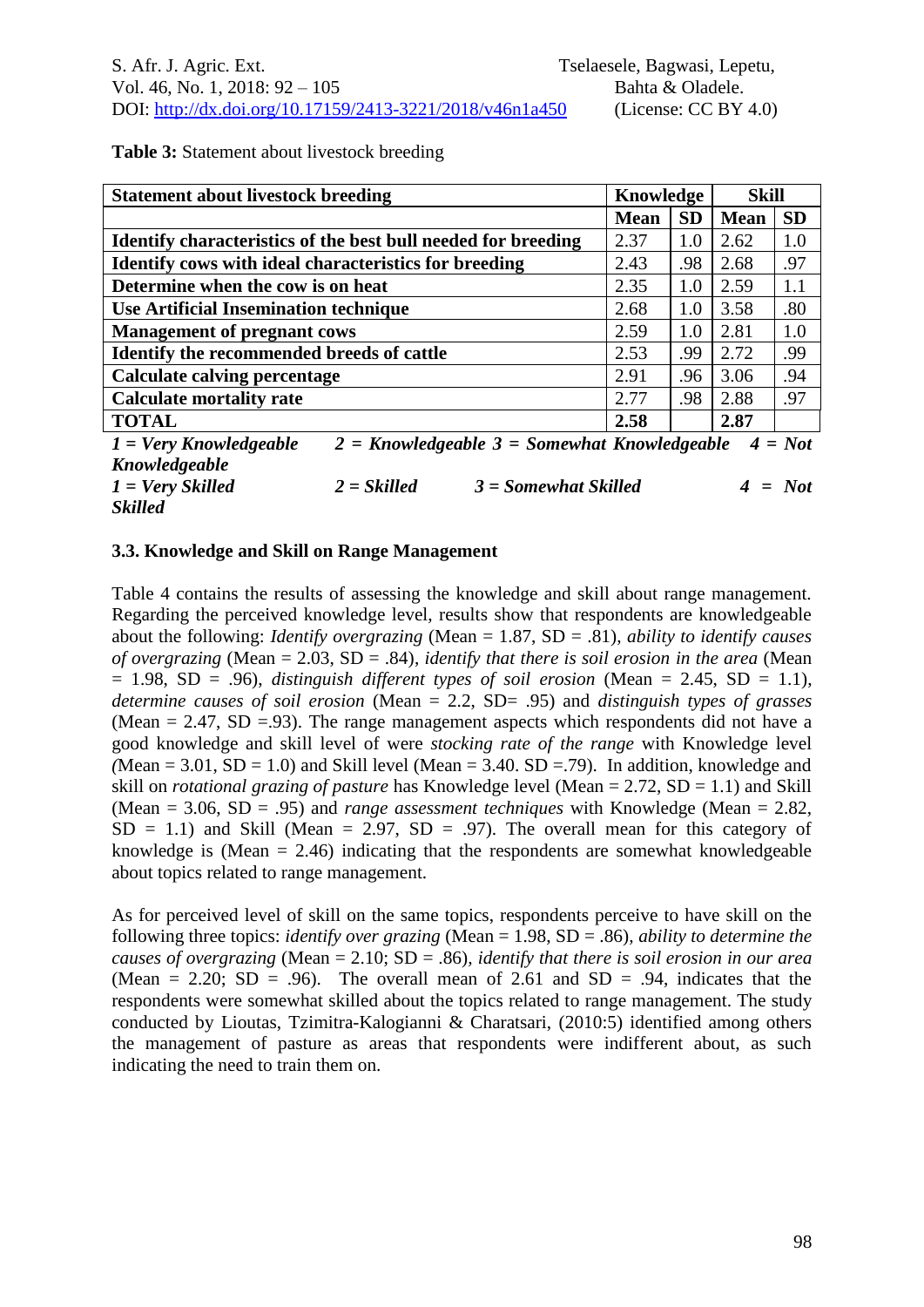| <b>Statements about Range Management</b>                                                                                                                                                                                                                                                                                                                                                                                                                                                                                           |             | Knowledge |             | <b>Skill</b> |
|------------------------------------------------------------------------------------------------------------------------------------------------------------------------------------------------------------------------------------------------------------------------------------------------------------------------------------------------------------------------------------------------------------------------------------------------------------------------------------------------------------------------------------|-------------|-----------|-------------|--------------|
|                                                                                                                                                                                                                                                                                                                                                                                                                                                                                                                                    | <b>Mean</b> | <b>SD</b> | <b>Mean</b> | <b>SD</b>    |
| <b>Identify over grazing</b>                                                                                                                                                                                                                                                                                                                                                                                                                                                                                                       | 1.87        | .81       | 1.98        | .86          |
| Ability to determine the causes of overgrazing                                                                                                                                                                                                                                                                                                                                                                                                                                                                                     | 2.03        | .84       | 2.10        | .86          |
| Identify that there is soil erosion in our area                                                                                                                                                                                                                                                                                                                                                                                                                                                                                    | 1.98        | .96       | 2.06        | .99          |
| Distinguish different types of soil erosion                                                                                                                                                                                                                                                                                                                                                                                                                                                                                        | 2.45        | 1.1       | 2.56        | 1.1          |
| Determine causes of soil erosion                                                                                                                                                                                                                                                                                                                                                                                                                                                                                                   | 2.20        | .95       | 2.20        | .96          |
| Identify bush encroachment in the grazing area                                                                                                                                                                                                                                                                                                                                                                                                                                                                                     | 2.80        | .92       | 2.93        | .95          |
| Distinguish types of grasses                                                                                                                                                                                                                                                                                                                                                                                                                                                                                                       | 2.47        | .93       | 2.60        | .95          |
| Distinguish quality of grasses that are suitable for grazing                                                                                                                                                                                                                                                                                                                                                                                                                                                                       | 2.53        | .98       | 2.66        | 1.0          |
| <b>Identify invasive plants</b>                                                                                                                                                                                                                                                                                                                                                                                                                                                                                                    | 2.52        | .92       | 2.63        | .92          |
| <b>Identify poisonous plants</b>                                                                                                                                                                                                                                                                                                                                                                                                                                                                                                   | 2.54        | .94       | 2.75        | .94          |
| <b>Stocking rate of the range</b>                                                                                                                                                                                                                                                                                                                                                                                                                                                                                                  | 3.01        | 1.0       | 3.40        | .79          |
| Rotational grazing of the pasture                                                                                                                                                                                                                                                                                                                                                                                                                                                                                                  | 2.72        | 1.1       | 3.06        | .95          |
| Range assessment techniques                                                                                                                                                                                                                                                                                                                                                                                                                                                                                                        | 2.82        | 1.1       | 2.97        | .97          |
| <b>TOTAL</b>                                                                                                                                                                                                                                                                                                                                                                                                                                                                                                                       | 2.46        |           | 2.61        |              |
| $2 =$ Knowledgeable: $3 =$ Somewhat Knowledgeable<br>$1 = \nVert$ Very Knowledgeable                                                                                                                                                                                                                                                                                                                                                                                                                                               |             |           |             | $4 = Not$    |
| Knowledgeable                                                                                                                                                                                                                                                                                                                                                                                                                                                                                                                      |             |           |             |              |
| $1 = \nVert \text{V} \cdot \text{V} \cdot \text{V} \cdot \text{V} \cdot \text{V} \cdot \text{V} \cdot \text{V} \cdot \text{V} \cdot \text{V} \cdot \text{V} \cdot \text{V} \cdot \text{V} \cdot \text{V} \cdot \text{V} \cdot \text{V} \cdot \text{V} \cdot \text{V} \cdot \text{V} \cdot \text{V} \cdot \text{V} \cdot \text{V} \cdot \text{V} \cdot \text{V} \cdot \text{V} \cdot \text{V} \cdot \text{V} \cdot \text{V} \cdot \text{V} \cdot \text{V} \cdot \text{V} \cdot \text{V}$<br>$2 = Skilled$<br>$3 = Somewhat$ Skilled |             |           |             | $4 = Not$    |
| <b>Skilled</b>                                                                                                                                                                                                                                                                                                                                                                                                                                                                                                                     |             |           |             |              |

**Table 4:** Statements about range management

#### **3.4. Knowledge and skill on Feeds and Feeding**

Feeding livestock good quality feeds is one of the practices that can result in animals withstanding drought and poor range conditions. Table 5 indicates the rating which respondents gave regarding their perceived level of knowledge about livestock feeds and feeding. The results show that respondents are only knowledgeable about *supplementing livestock* (Mean =  $2.27$ , SD = .99). Otherwise they perceive themselves to have some knowledge about livestock feeds and feeding.

With regard to the perceived level of skill, respondents indicated that they were somewhat knowledgeable about the perceived level of skill regarding feeds and feeding. Botswana has been known to be a drought-prone country even before the concerns of climate change became pronounced. It has since become imperative for extension workers in animal production to advice livestock farmers to adopt some technologies which are critical to the survival of their livestock during dry period. It is critical that livestock farmers are trained in some of the technologies listed below.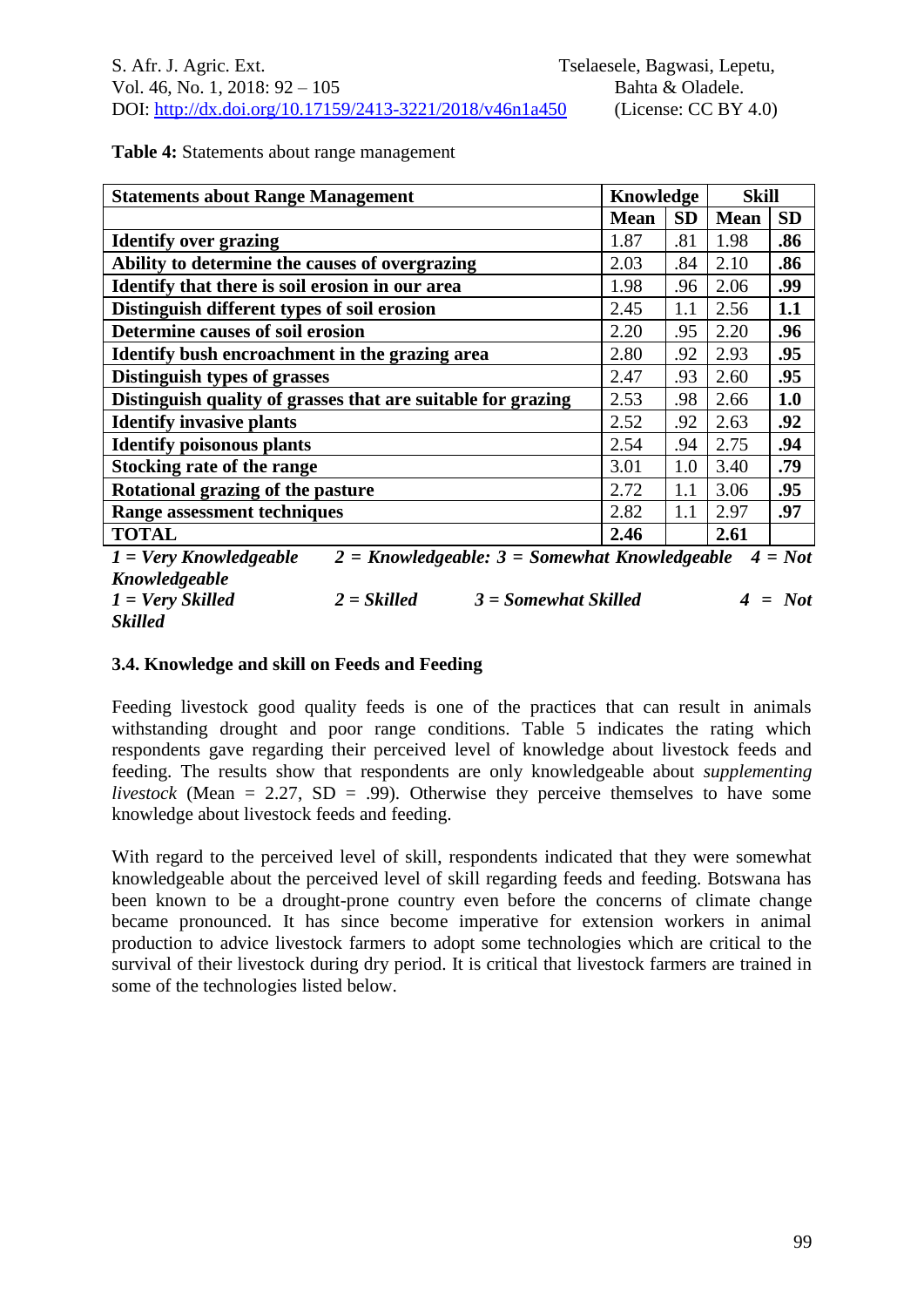| <b>Statements about Feeds and Feeding</b> |               | Knowledge                                         |             | <b>Skill</b> |             |           |
|-------------------------------------------|---------------|---------------------------------------------------|-------------|--------------|-------------|-----------|
|                                           |               |                                                   | <b>Mean</b> | <b>SD</b>    | <b>Mean</b> | <b>SD</b> |
| <b>Supplement livestock</b>               |               |                                                   | 2.27        | .99          | 2.63        | .99       |
| <b>Prepare silage</b>                     |               |                                                   | 3.20        | .95          | 3.47        | .84       |
| Prepare urea molasses block               |               |                                                   | 3.15        | .99          | 3.40        | .91       |
| Grow suitable fodder crops                |               |                                                   | 2.77        | 1.1          | 3.11        | .98       |
| To safely store fodder                    |               |                                                   | 2.67        | 1.0          | 2.91        | 1.0       |
| Determine the water quality for livestock |               |                                                   | 2.81        | 1.1          | 3.03        | 1.0       |
| <b>TOTAL</b>                              |               |                                                   | 2.8         |              | 3.09        |           |
| $1 = \n    Very Knowledgeable$            |               | $2 =$ Knowledgeable: $3 =$ Somewhat Knowledgeable |             |              |             | $4 = Not$ |
| Knowledgeable                             |               |                                                   |             |              |             |           |
| $1 = \text{Very Skilled}$                 | $2 = Skilled$ | $3 = Somewhat$ Skilled                            |             |              |             | $=$ Not   |

**Table 5:** Statements about feeds and feeding

*Skilled*

#### **3.5. Knowledge and Skill on Livestock Management Practices**

Livestock management practices are activities that are conducted regularly on livestock to improve their quality and safeguard them from diseases and other conditions. Table 6 contains statements about practices which are regularly done in livestock management. With regard to perceived level of knowledge of these practices, respondents indicated that they were knowledgeable about all of them. However, respondents were *skilled* or *somewhat skilled* on most of the statements except on "weighing" which was had a mean =  $3.60$ , SD = .76, therefore falling within the range of *somewhat skilled*.

**Table 6:** Statements about livestock management practices

| <b>Statements about Livestock Management Practices</b> | Knowledge   |           |             | <b>Skill</b> |  |
|--------------------------------------------------------|-------------|-----------|-------------|--------------|--|
|                                                        | <b>Mean</b> | <b>SD</b> | <b>Mean</b> | <b>SD</b>    |  |
| <b>Dehorning</b>                                       | 1.88        | .95       | 2.23        | 1.1          |  |
| How to use a syringe to vaccinate                      | 1.86        | .86       | 2.28        | 1.1          |  |
| Use a burdizzo to castrate                             | 1.80        | .85       | 2.10        | 1.1          |  |
| Use a rubber ring elastrator                           | 1.89        | .94       | 2.20        | 1.2          |  |
| Ear tag livestock                                      | 2.10        | .98       | 2.67        | 1.1          |  |
| <b>Hoof trimming</b>                                   | 2.10        | 1.0       | 2.46        | 1.2          |  |
| <b>Branding cattle</b>                                 | 1.75        | .98       | 1.97        | 1.1          |  |
| Dipping livestock to control ticks                     | 1.73        | .89       | 1.94        | 1.1          |  |
| <b>Wound dressing</b>                                  | 2.10        | .98       | 2.36        | 1.0          |  |
| <b>Control eye infection in Livestock</b>              | 2.41        | .94       | 2.65        | 1.0          |  |
| <b>Identify the symptoms of livestock diseases</b>     | 2.38        | .94       | 2.70        | .95          |  |
| <b>Dosing for internal parasites</b>                   | 2.36        | 1.0       | 2.64        | 1.1          |  |
| Weighing                                               | 3.13        | 1.0       | 3.60        | .76          |  |
| <b>TOTAL</b>                                           | 2.11        |           | 2.45        |              |  |

*1 = Very Knowledgeable 2 = Knowledgeable: 3 = Somewhat Knowledgeable 4 = Not Knowledgeable*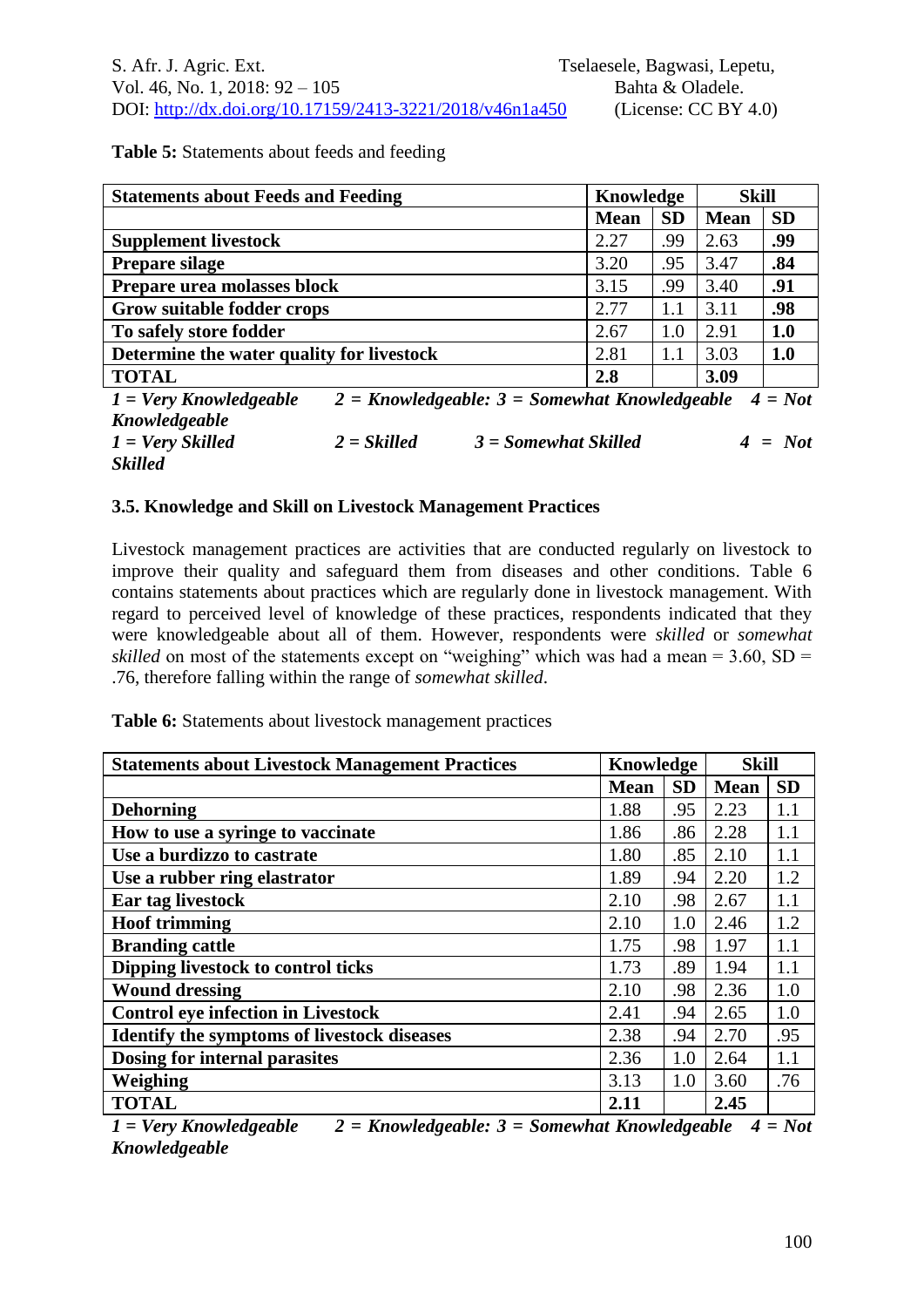S. Afr. J. Agric. Ext. Tselaesele, Bagwasi, Lepetu, Vol. 46, No. 1, 2018: 92 – 105 Bahta & Oladele. DOI: <http://dx.doi.org/10.17159/2413-3221/2018/v46n1a450> (License: CC BY 4.0) *1 = Very Skilled 2 = Skilled 3 = Somewhat Skilled 4 = Not Skilled*

## **3.6. Knowledge and Skill on Farm Records and Accounts**

The performance of any farm enterprise is influenced by many factors which include, the technology adopted on the farm, the prices of inputs, climatic conditions and institutions that operate within an agricultural system. It is important that farm records be kept in order for farm owners/managers to be able to monitor and evaluate the performance of their production and make well informed decisions about their farm enterprises. Table 7 contains data on the perceived knowledge and skill levels of livestock farmers about farm record. The results show that respondents are somewhat knowledgeable and not knowledgeable. During focus group discussions, participants confirmed that they were not keeping records at all. The results from focus group discussion confirmed that the farmers did not keep farm records. The reason given was that they got very demoralised when they observed in their records that their farm enterprises were not doing well.

Respondents indicated that they were not skilled about any of the farm records listed. During focus group discussions, the respondents indicated that though they may know why farm records are kept, they did not have the expertise to keep them properly. Farm records and accounts as well as financial management featured prominently in the following studies, (Banda & Kazembe, 2008:14; Vigne & Motinga, 2005:22). This is an indication of a serious problem in farm management if farmers cannot keep proper records of their enterprises.

| <b>Statements about Farm Records and Accounts</b>                                                |  | Knowledge   |           | <b>Skill</b> |           |
|--------------------------------------------------------------------------------------------------|--|-------------|-----------|--------------|-----------|
|                                                                                                  |  | <b>Mean</b> | <b>SD</b> | <b>Mean</b>  | <b>SD</b> |
| Livestock inventory record                                                                       |  | 3.33        | .94       | 3.61         | .76       |
| <b>Production Records</b>                                                                        |  | 3.20        | 1.0       | 3.46         | .91       |
| Farm diary                                                                                       |  | 3.46        | .84       | 3.74         | .63       |
| Sales record                                                                                     |  | 3.27        | 1.1       | 3.49         | .93       |
| Net worth statement. (It shows the value of farm                                                 |  | 3.54        | .84       | 3.73         | .58       |
| assets)                                                                                          |  |             |           |              |           |
| Income and expenditure records                                                                   |  | 3.52        | .87       | 3.73         | .64       |
| Net Income statement                                                                             |  | 3.59        | .75       | 3.77         | .53       |
| Enterprise analysis                                                                              |  | 3.48        | .94       | 3.61         | .78       |
| Profit and loss account                                                                          |  | 3.50        | .90       | 3.68         | .74       |
| <b>Balance</b> sheet                                                                             |  | 3.63        | .77       | 3.75         | .63       |
| <b>TOTAL</b>                                                                                     |  | 3.45        |           | 3.66         |           |
| $2 =$ Knowledgeable: $3 =$ Somewhat Knowledgeable<br>$4 = No$<br>$1 = \nVert$ Very Knowledgeable |  |             |           |              |           |

**Table 7:** Statements about farm records and accounts

*1 = Very Knowledgeable 2 = Knowledgeable: 3 = Somewhat Knowledgeable 4 = Not Knowledgeable 1 = Very Skilled 2 = Skilled 3 = Somewhat Skilled 4 = Not Skilled*

### **3.7. Knowledge and Skill about Livestock Facilities**

Livestock facilities listed in Table 8 are regarded as important for the handling and providing safety to farm animals. According to knowledge levels, respondents were knowledgeable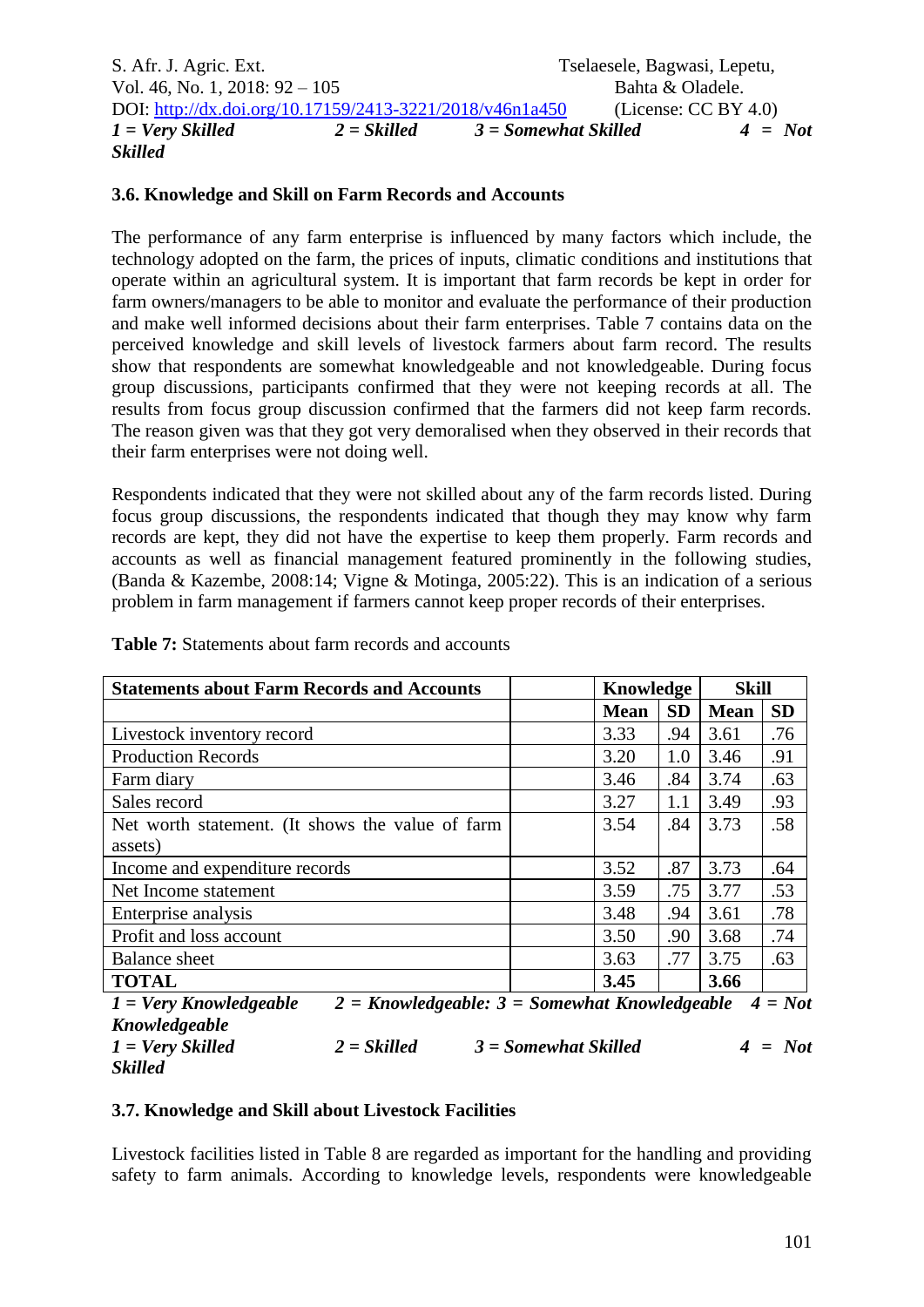S. Afr. J. Agric. Ext. Tselaesele, Bagwasi, Lepetu, Vol. 46, No. 1, 2018: 92 – 105 Bahta & Oladele. DOI: <http://dx.doi.org/10.17159/2413-3221/2018/v46n1a450> (License: CC BY 4.0) about these facilities and technologies except for *borehole maintenance* (Mean=3.00, SD = 1.1). On the other hand, respondents were somewhat skilled on the following: *crush construction* (Mean = 2.79, SD = 1.2), *borehole construction* (Mean = 3.24, SD = 1.0) and *water harvesting technologies* (Mean  $= 2.48$ , SD  $= 1.0$ ). It is understandable that respondents may not be skilled on crush construction because their construction in communal areas is done by the Ministry of Agriculture employees who have to follow certain established standards of crush construction. Similarly, the borehole maintenance is usually done by specialised artisans who have gone through formal training in the area of mechanical engineering.

**Table 8:** Statements about livestock facilities

| <b>Statements about Livestock Facilities</b> |               | Knowledge                                         |             | <b>Skill</b> |                   |           |
|----------------------------------------------|---------------|---------------------------------------------------|-------------|--------------|-------------------|-----------|
|                                              |               |                                                   | <b>Mean</b> | <b>SD</b>    | <b>Mean</b>       | <b>SD</b> |
| Crush construction                           |               |                                                   | 2.40        | 1.1          | 2.79              | 1.2       |
| Borehole maintenance                         |               |                                                   | 3.00        | 1.1          | 3.24              | 1.0       |
| Fence Construction and maintenance           |               |                                                   | 2.17        | 1.1          | 2.41              | 1.1       |
| Water harvesting technologies                |               |                                                   | 2.32        | 1.0          | 2.48              | 1.0       |
| <b>TOTAL</b>                                 |               |                                                   | 2.47        |              | 2.73              |           |
| $1 = \n    Very Knowledgeable$               |               | $2 =$ Knowledgeable: $3 =$ Somewhat Knowledgeable |             |              |                   | $4 = Not$ |
| Knowledgeable                                |               |                                                   |             |              |                   |           |
| $1 = V$ ery Skilled                          | $2 = Skilled$ | $3 = Somewhat$ Skilled                            |             |              | $4 = Not$ Skilled |           |

# **3.8. Perceived Topics of Interest in Livestock Training**

Table 9 contains the technical animal health and production topics which respondents identified as their gap in their knowledge that respondents wished to receive training on. Some of these technical livestock production areas were not covered in other tables because they are somewhat highly specialised and have been hitherto undertaken by staff of the departments of the Ministry of Agriculture such as the Department of Veterinary Services (DVS). Some five years back, the Veterinary Department discontinued these services and farmers have been left without any systematic up skilling. This reasoning was also expressed during focus group discussions.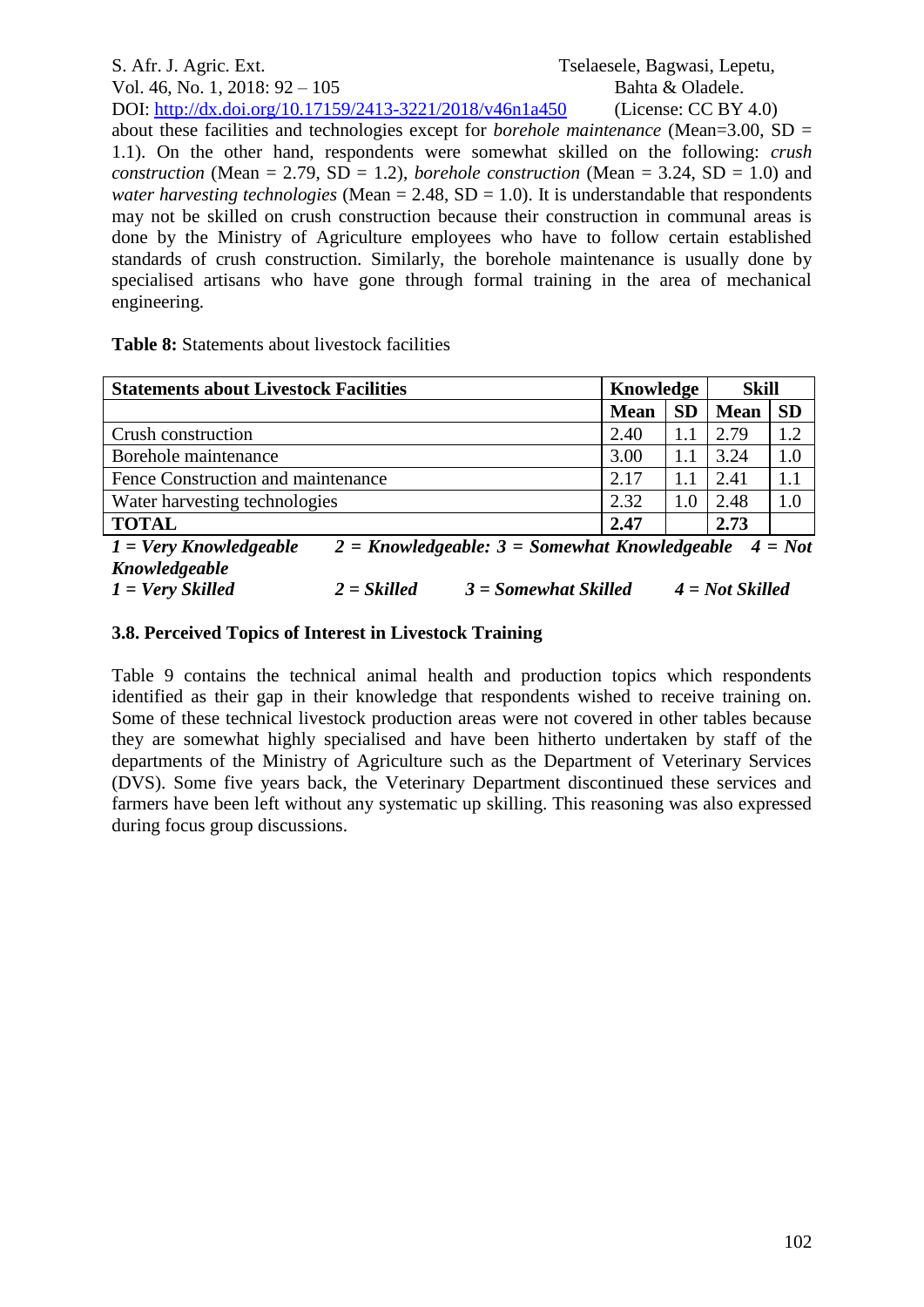**Table 9:** Perceived level of interest in livestock topics that respondents prefer to be trained on

| <b>Statements about Area of Training</b>                     |              | Level of Need |
|--------------------------------------------------------------|--------------|---------------|
|                                                              | for training |               |
|                                                              | <b>Mean</b>  | <b>SD</b>     |
| Infectious diseases (e.g. FMD, heart water, brucellosis etc) | 2.67         | .59           |
| Parasitic diseases (internal and external parasites)         | 2.61         | .61           |
| Nutritional diseases (e.g. bloat, rickets etc)               | 2.63         | .59           |
| Livestock feeds and feeding                                  | 2.47         | .71           |
| Farm records and accounts                                    | 2.30         | .78           |
| Animal breeding and reproduction                             | 2.56         | .69           |
| Livestock marketing                                          | 2.29         | .82           |
| Range management                                             | 2.03         | .81           |
| Livestock handling facilities                                | 1.80         | .78           |
| Borehole maintenance                                         | 2.10         | .83           |
| <b>Agricultural Credit</b>                                   | 2.26         | .81           |
| Hides and skin management and processing                     | 2.27         | .86           |
| Average                                                      | 2.33         |               |

*1 = Do not need Training on the subject area, 2 = would need Training on the subject area and 3 = strongly need training on the subject area*

### **4. CONCLUSIONS AND RECOMMENDATIONS**

Because majority of livestock in Botswana are found in communal areas and owned by a sizeable number of smallholder farmers who do not regularly sell their livestock, high stock losses are experienced. This study has shown that livestock farmers in communal areas are not well exposed to some technical knowledge and skill which they can use to improve their production and management practices. Respondents were knowledgeable and skilled on livestock management practices. These are routine practices in livestock systems in Botswana. Respondents were somewhat knowledgeable and somewhat skilled in animal breeding activities. In addition, respondents were not knowledgeable and not skilled in the area of farm records and accounts. The results show that practical skills should be the major component of any livestock farmer training so as to enhance livestock production among smallholder livestock farmers.

It is recommended that livestock extension workers put emphasis on training smallholder livestock farmer's aspects of farm records and accounts as well as breeding. It is further recommended that farmer training institutions in the country complement livestock extension training efforts by design training programmes that address areas that this study has identified as contributing to low productivity within smallholder livestock farmers.

## **REFERENCES**

ALIBAYGI, A. & ZARAFSHANI, K. 2008. Training Needs of Iranian Extension Agents about Sustainability: The Use of Borich's Need Assessment Model*. Afr. J. Agric. Res*., 3(10):618-687.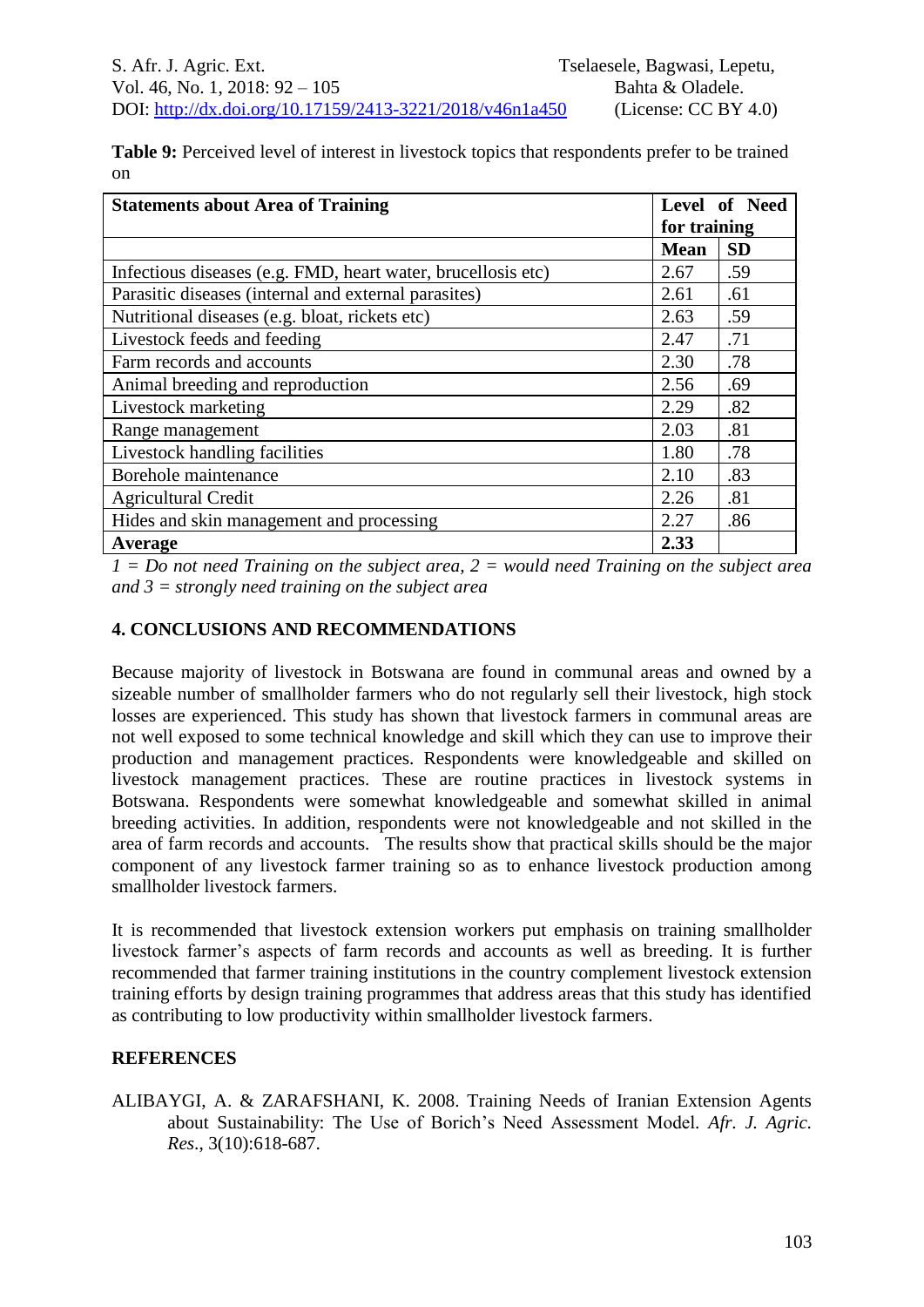Vol. 46, No. 1, 2018: 92 – 105 Bahta & Oladele.

DOI: <http://dx.doi.org/10.17159/2413-3221/2018/v46n1a450> (License: CC BY 4.0)

- BAHTA, S., BAKER, D., PODISI., B. & MAROBELA, O. 2013. Competitive Smallholder Livestock in Botswana: Results of a livestock value chain survey in the Central district of Botswana. International Livestock Research Institute, Nairobi.
- BAHTA S. & MALOPE, P. 2014. Measurement of competitiveness in smallholder livestock systems and emerging policy advocacy an application to Botswana. *Food Policy*., 49:408–417. [http://dx.doi.org/10.1016/j.foodpol.2014.10.006.](http://dx.doi.org/10.1016/j.foodpol.2014.10.006)
- BAHTA, S., & BAKER, D. 2015. Determinants of Profit Efficiency among Smallholder Beef Producers in Botswana. *IFAMR*., 18(3):107-120.
- BAHTA, S., BAKER, D., MALOPE, P. & KATJIUONGUA, H. 2015. A Meta-frontier Analysis of Determinants of Technical Efficiency in the Beef Farm Types: An Application to Botswana. Paper Presented at International Conference of Agricultural Economists, Milan, Italy from August 8th-14th August 2015.
- BANDA, J. W. & KAZEMBE, J. A. 2008. Livestock Sector Training Needs Assessment Report for Southern Africa, International Livestock Research Institute, Nairobi.
- CEKADA, T. L. 2010. Training Needs Assessment: Understanding what Employees Need to Know. Professional Safety, [www.asse.org.](http://www.asse.org/) Viewed February 2016.
- CULLIS, A. & Watson, C. 2005. Winners and Losers: Privatising the Commons in Botswana. International Institute for Environment and Development. WillPrint, Colchester.
- ENGELEN, A., MALOPE, P., KEYSER, J. & NEVEN, D. 2013. Botswana Agrifood Value Chain Project-Beef Value Chain Study. Food and Agriculture Organization and Ministry of Agriculture. Rome.
- FERREIRA, R. R. & ABBAD, G. 2012. Training Needs Assessment: Where We Are and Where We Should Go. *BAR, Rio de Janeiro*., 10(1):77-99.
- GAY, L. R., MILLES, E. G. & AIRASIAN, P. 2009. Educational Research: Competencies for Analysis and Applications (9th Edition), Pearson Educational Inc. Upper Saddle River.
- HENDRICKX, K. & MBEHA, A. 2013. Findings of Participatory Epidemiology Fieldwork, ILRI. (Unpublished report).
- JEFFERIS, K. 2007. Impact of Cattle/Beef Prices on Incomes and Poverty in Botswana, in [file:///H:/ILRI%20CICE%20Poject/The%20Impact%20of%20Cattle%20Beef%20Pric](file:///H:/ILRI%20CICE%20Poject/The%20Impact%20of%20Cattle%20Beef%20Prices%20n%20Poverty.pdf) [es%20n%20Poverty.pdf](file:///H:/ILRI%20CICE%20Poject/The%20Impact%20of%20Cattle%20Beef%20Prices%20n%20Poverty.pdf) Viewed 22.05.2016.
- KENNEDY, D. 2006. Writing and using learning outcomes: a practical guide, Watermans Printers, Cork University College, Cork.
- LIOUTAS, E. D. TZIMITRA-KALOGIANNI, I. & CHARATSARI, C. 2010. Small Ruminant Producer's Training Needs and Factors Discouraging Participation in Agricultural Education/Training Programs. *Livest. Res. Rural Dev.,* 22(7):1-7.
- LO MORO, P., CHATTERJI, S., HATZIPETROS, A., GHANIE, S. & TSOPITO, C. 2014. Private Sector Development Programme Botswana (PSDP) -Beef Value Chain Findings, Strategy and Proposed Interventions, International Trade Centre.
- MAHABILE, M. 2006. Determinants of Herd Productivity in Botswana: A Focus on Land Tenure and Land Policy, PhD Thesis. University of KwaZulu-Natal.
- MAHABILE, M., LYNE, M. C. & PANIN, A. 2005. An empirical Analysis of Factors Affecting the Productivity of Livestock in Southern Botswana. *Agrekon*., 44(1):99- 117.
- MINISTRY OF AGRICULTURE, 2010. Livestock Management and Infrastructure Development (LIMID) Phase II – Implementation Guidelines, Department of Animal Production, Gaborone.